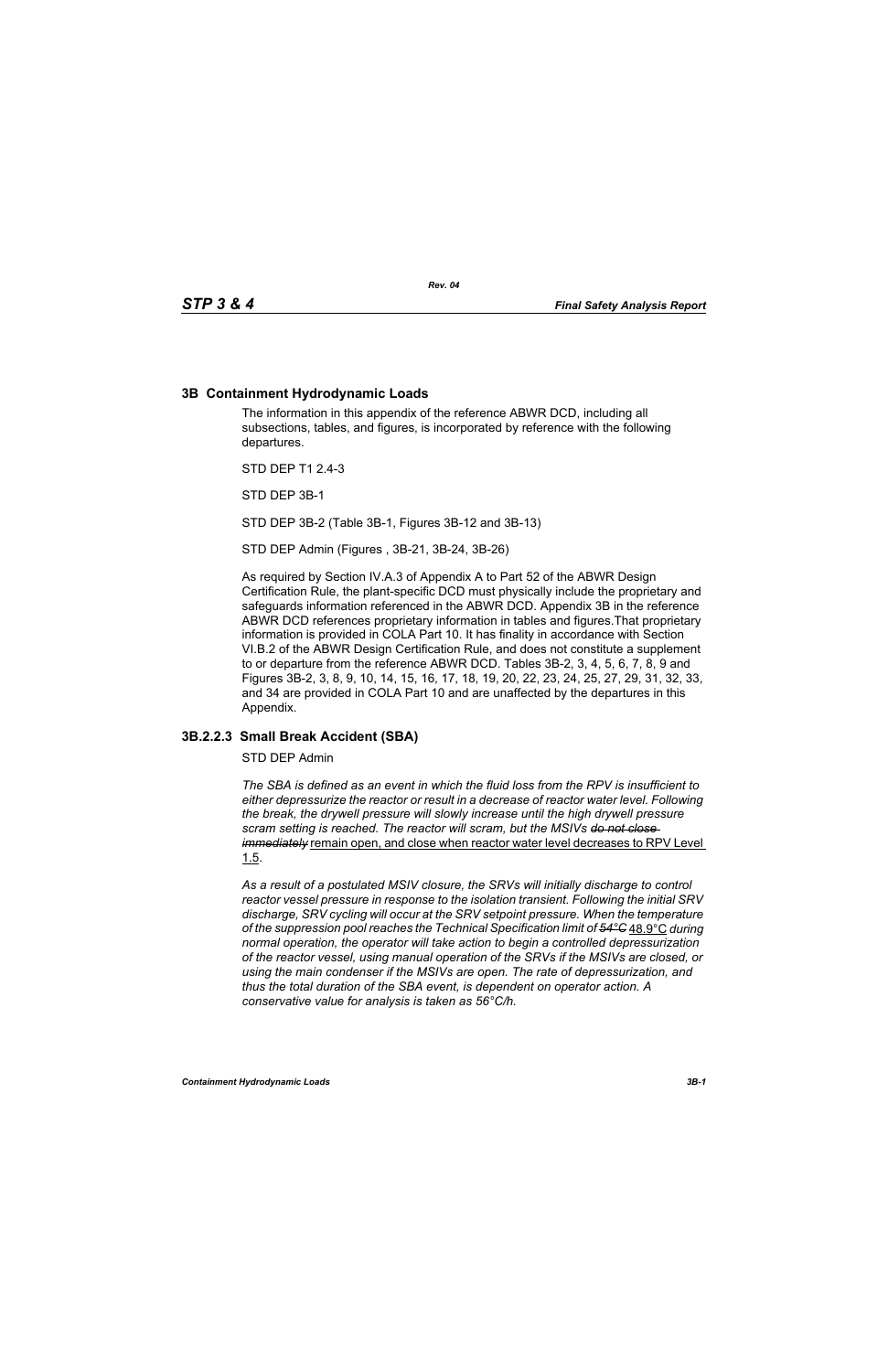# **3B.3.3 Quencher Condensation Performance**

STD DEP Admin

*Recent studies, subsequent to the issuance of NUREG-0783, conclude that steady steam flow through quencher devices (like the X-quencher) is expected to be a stable and smooth condensation process over the full range of pool temperature up to saturation. It is also concluded that the condensation loads for stem discharge* from Xquencher are *less than the loads from equivalent straight pipes.* Figure 3B-8 shows typical pressure amplitudes due to condensation of steam from X-quenchers. *These recent studies are described and discussed in Reference 3B-5.*

# **3B.4.2.1 Pool Boundary Loads**

STD DEP 3B-2

### *ABWR Pool Swell Loads*

*ABWR pool swell response calculations to quantify pool swell loads were based on a simplified, one dimensional analytical model*. The model was qualified against test data from the Pressure Suppression Test Facility (PSTF) for a 1/3- scaled Mark III pressure suppression system geometry. The methodology is similar to*, same as that reviewed and accepted by the staff (NEDE-21544P/NUREG-0808) for application to Mark II plants*. *This analytical model was qualified against Mark II full-scale test data*. *The ABWR* pressure suppression system *design* is similar to the Mark III design. The main difference is the smaller gas space above the suppression pool in the ABWR. This difference is accounted for in the analytical model for the pressure suppression system. *utilizes a confined wetwell airspace similar to that in Mark II design, but its vent system design is quite different than that in Mark II design. The ABWR vent system design utilizes horizontal vents similar to that in Mark III design. Therefore, recognizing this difference in vent system design, additional studies comparing model against Mark III horizontal vent test data were performed to assure adequacy of the model for application to ABWR.*

#### *Model Vs. Mark III Horizontal Vent Test Data*

Test data used to qualify the analytic model was taken from 1/3-scale tests for a Mark III geometry. The submergence to pool width ratio was representative of conditions in an ABWR. The GOTHIC code was used to model the Mark III tests. The model was designed to bound the test data. The test data used in the model comparison, and the modeling approach, are fully described in Reference 3B-17. *Model input/ assumptions used in predicting Mark III test data for model comparison were the same as prescribed in NEDE-21544P. Mark III horizontal vent system features were modeled in the following manner:* The major modeling assumptions were:

- *Pool swell water slug was approximated by a consistent thickness equal to top vent submergence*
- The wetwell is represented by a subdivided one-dimensional model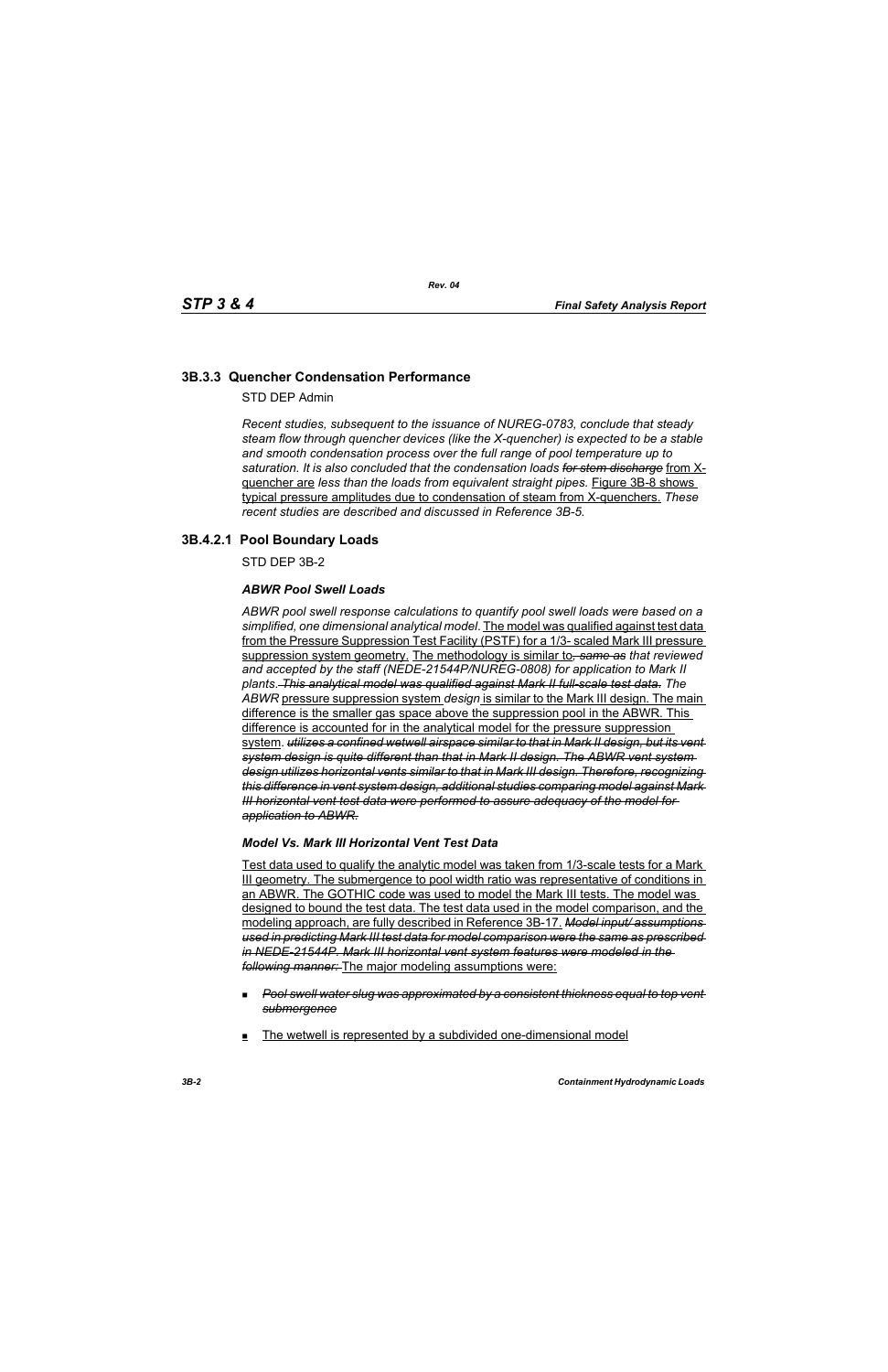- The *Drywell* drywell *pressure transient and vent clearing times* was specified using data from the tests *input based on test data*
- **Pressure losses between the measured pressure in the drywell and the weir wall** region were ignored to maximize the air flow into the suppression pool
- *Vent flow area increased in order with the clearing of middle and bottom vents* A single horizontal vent, having the full combined open area of the three horizontal vents, was modeled at the elevation of the top vent

*Test data used for model comparison were taken from full-scale and sub-scale tests, and they were representative of ABWR submergence to pool width ratio. The test data used in model comparison are listed in Table 3B-8.*

*Comparison results,* summarized in Reference 3B-17 *Table 3B-9 and sample results shown graphically in Figures 3B-9 and 3B-10, demonstrate that the model over predicts the horizontal vent test data. These comparison results demonstrate and assure adequacy of the model for calculating ABWR pool swell response.*

#### *Pool Swell Loads*

*Pool swell response calculations were done using the* same modeling approach and assumptions that were used in the qualification against the 1/3 scale Mark III test data. The model is fully described in Reference 3B-17.*analytical model described above. Reference 3B-14 provides a detailed description of the model. The modeling scheme for calculations was consistent with that used for model vs. test data comparison. For an added conservatism in model predictions, water slug surface area occupied by the air bubble was taken as 80% of the total pool surface area in pool swell response calculations.*

The model includes *In modeling and simulating the pool swell phenomenon, the following assumptions were made*:

- *(1) Noncondensable gases are assumed to behave as an ideal gas.*
- *(2) After the vent clearing, only noncondensable gases flow through the vent system.*
- *(3) The flow rate of noncondensable gases through the vent system is calculated assuming one-dimensional flow under adiabatic conditions and considering the pipe friction effects* with possible choking at the vent exit.
- *(4)* All three horizontal vents are combined into a single flow path that has the total flow area of all 3 vents. The bottom of the single modeled vent is located at the physical bottom of the top vent in the vertical vent pipe.*The noncondensable gases contained initially in the drywell are compressed isentropically.*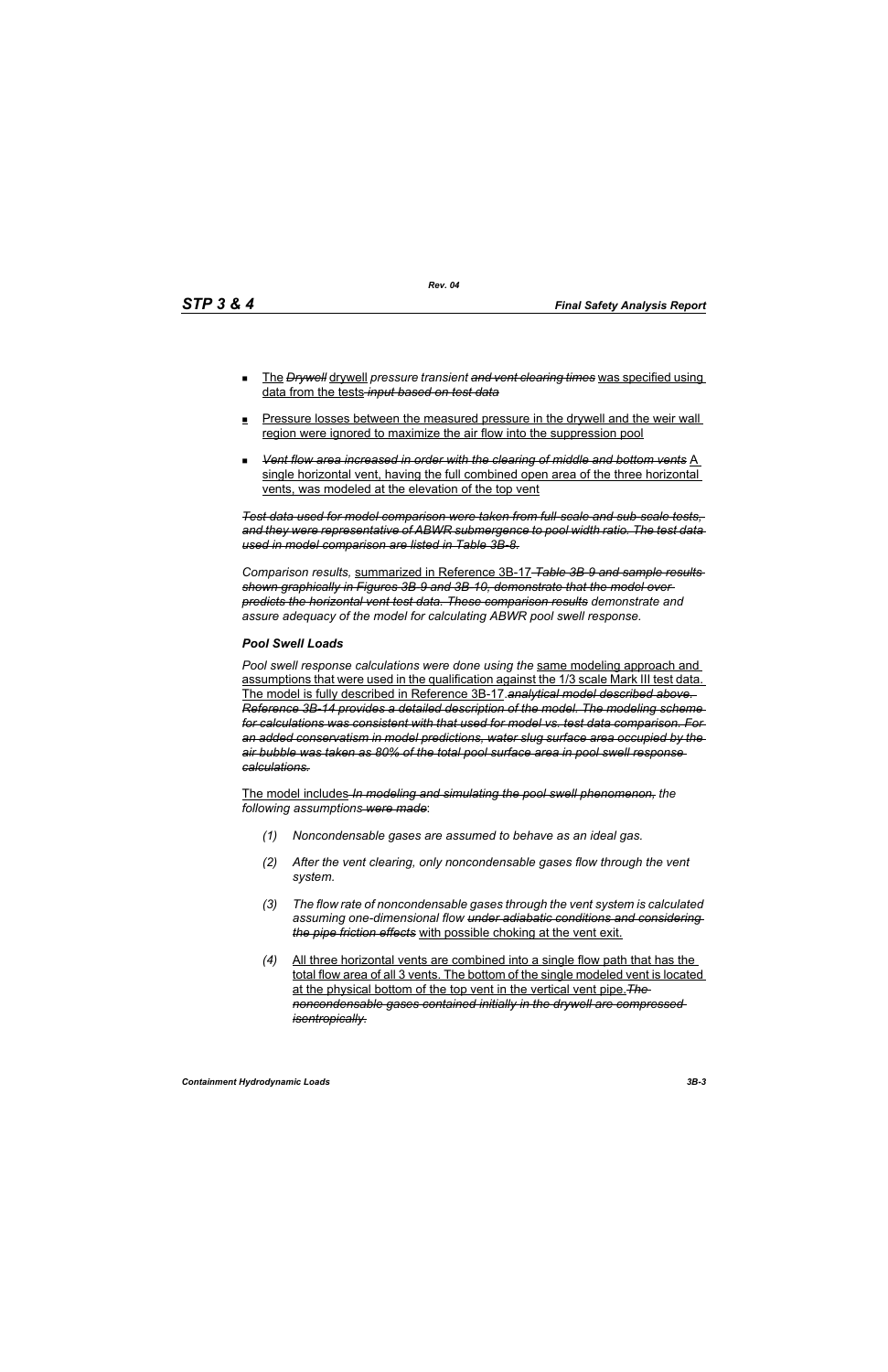- *(5) The temperature of bubbles* is forced to near thermal equilibrium with the pool. *(noncondensable gas) in the pool is taken to be the same as that of the noncondensable gases in the drywell (from (4)).*
- *(6) After the vent clearing, pool water of constant thickness above the top horizontal vent outlet is accelerated upward.*The built-in interfacial drag models in GOTHIC are used to predict the bubble expansion and the acceleration of the water above the vents, including differential velocity in the air and water phases resulting in thinning of the slug as it rises.
- *(7) Friction between* the *pool water and the pool boundary and fluid viscosity are* is *neglected.*
- *(8) Noncondensable gases present in the wetwell airspace are assumed* is compressed by the rising water. For predicting the maximum slug velocity, the air space is assumed to be in thermal equilibrium with the pool to minimize the air space pressure. For predicting the maximum bubble and air space pressure, the air space is assumed to be thermally isolated from the pool.to undergo a polytropic compression process during the pool swell *phase.*
- *(9)* Heat transfer to the pool and air space boundaries is ignored*. For conservative estimates, a polytropic index of 1.2 will be used for computing the pool swell height and pool swell velocity, and an index of 1.4 for computing pressurization of the wetwell airspace.*
- *(10) For added conservatism, pool swell velocity obtained in (9) above will be multiplied uniformally by a factor of 1.1 in defining impact/drag loads.* The air bubble is constrained to rise in an area that is 80% of the full pool area.

*Structures located between 0 and 7m*8.8m *above the initial surface will be subjected to impact load by an intact water ligament, where the 7m* 8.8m *value corresponds to the calculated maximum pool swell height. The load calculation methodology will be based on that approved for Mark II and Mark III containments (NUREG-0487 and NUREG-0978).*

*Structures located at elevations between the 7m*8.8m *and 10.3m*12.1m *will be subjected to froth impact loading. This is based on the assumption that bubble breakthrough (i.e., where the air bubbles penetrate the rising pool surface) occurs at 7m*8.8m *height, and the resulting froth swells to a height of 3.3m. This froth swell height is the same as that defined for Mark III containment design and this.*This *is considered to be conservative for the ABWR design. Because of substantially smaller wetwell gas space volume (about 1/5th of the Mark III design), the ABWR containment is expected to experience a froth swell height substantially lower than the Mark III design. The wetwell gas space is compressed by the rising liquid slug during pool swell, and the resulting increase in the wetwell gas space pressure will decelerate the liquid slug before the bubble break-through process begins. The load calculation methodology will be based on that approved for the Mark III containment (NUREG-0978).*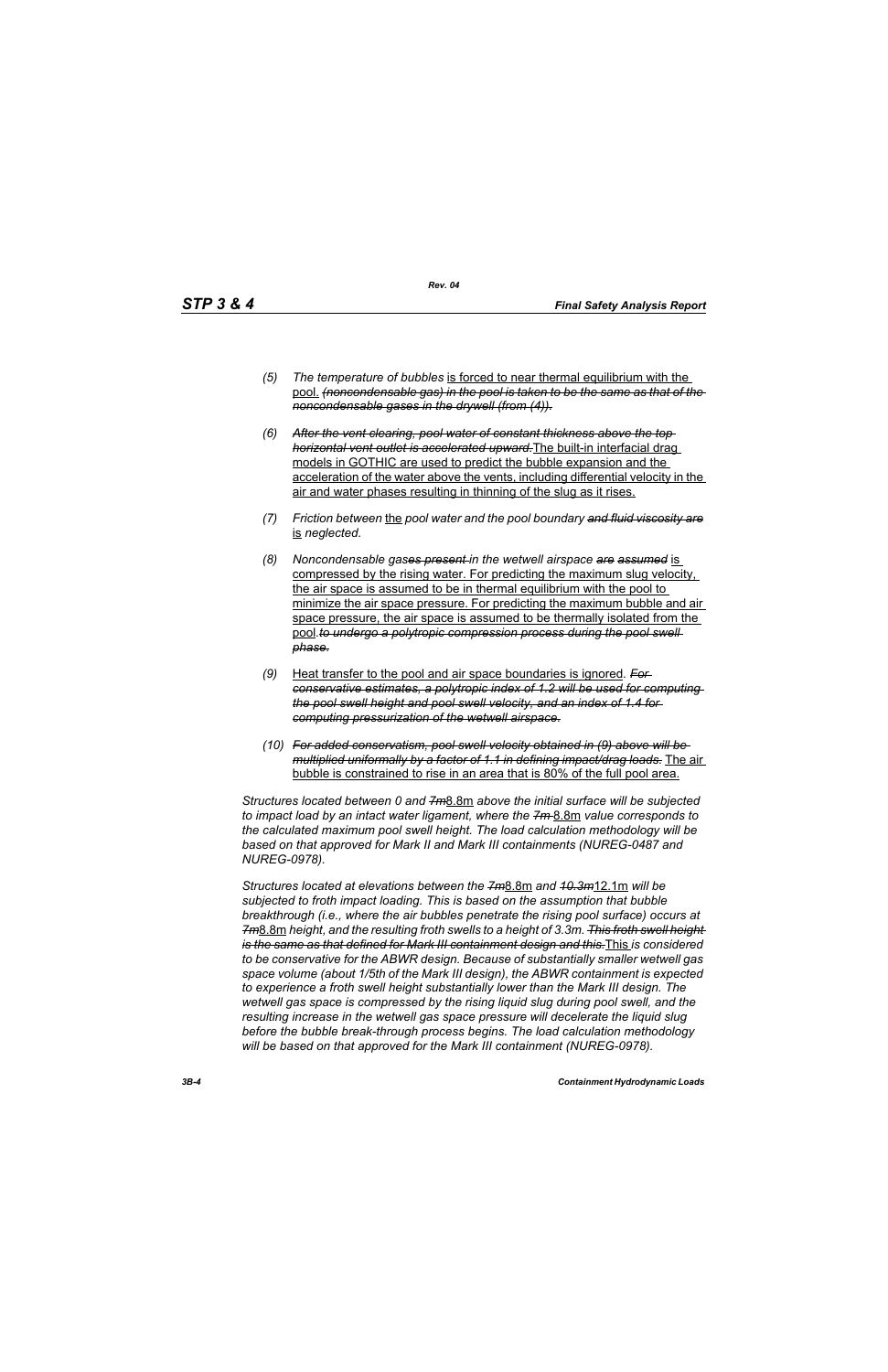*As shown in Figure 3B-13 the gas space above the 10.3 m*12.1m *elevation will be exposed to spray condition including*which is expected to induce *no significant loads on structures in that region.* 

*As drywell air flow through the horizontal vent system decreases and the air/water suppression pool mixture experiences gravity-induced phase separation, pool upward movement stops and the "fallback" process starts. During this process, structures between the bottom vent and the 10.3m*12.1m *elevation can experience loads as the mixture of air and water fall past the structure. The load calculation methodology for the defining such loads will be based on that approved for Mark III containment (NUREG-0978).*

#### **3B.4.2.3 Impact and Drag Loads**

STD DEP 3B-1

STD DEP Admin

*As the pool level rises during pool swell, structures or components located above the initial pool surface (but lower than its maximum elevation) will be subjected to water impact and drag loads. The following equations will be used to compute the applicable impact and drag loads on affected structures.*

| <b>Impact Load</b>                                                |                                               |
|-------------------------------------------------------------------|-----------------------------------------------|
| <b>Flat Target:</b>                                               |                                               |
| т<br>$=$                                                          | $(0.011 \times W)$ / V for V $\geq$ 2.13m / s |
|                                                                   | $=$ (0.0016 x W) for V < 2.13m / s            |
| The equation above is replaced with the following equation below: |                                               |
| Т<br>$=$                                                          | $(0.011 \times W) / V$ for $V \ge 2.13$ m / s |
| $=$                                                               | $(0.0052 \times W)$ for V < 2.13m / s         |
| where                                                             |                                               |
| Τ<br>$=$                                                          | Pulse duration, s                             |
| D<br>=                                                            | Diameter of cylindrical pipe, m               |
| W<br>=                                                            | Width of the flat structure, m                |
| v                                                                 | Impact velocity, m/s                          |

#### **3B.4.3.2.1 Description of CO Database**

STD DEP Admin

*A detailed description, evaluation, and discussion of CO data are given in Reference 3B-7.*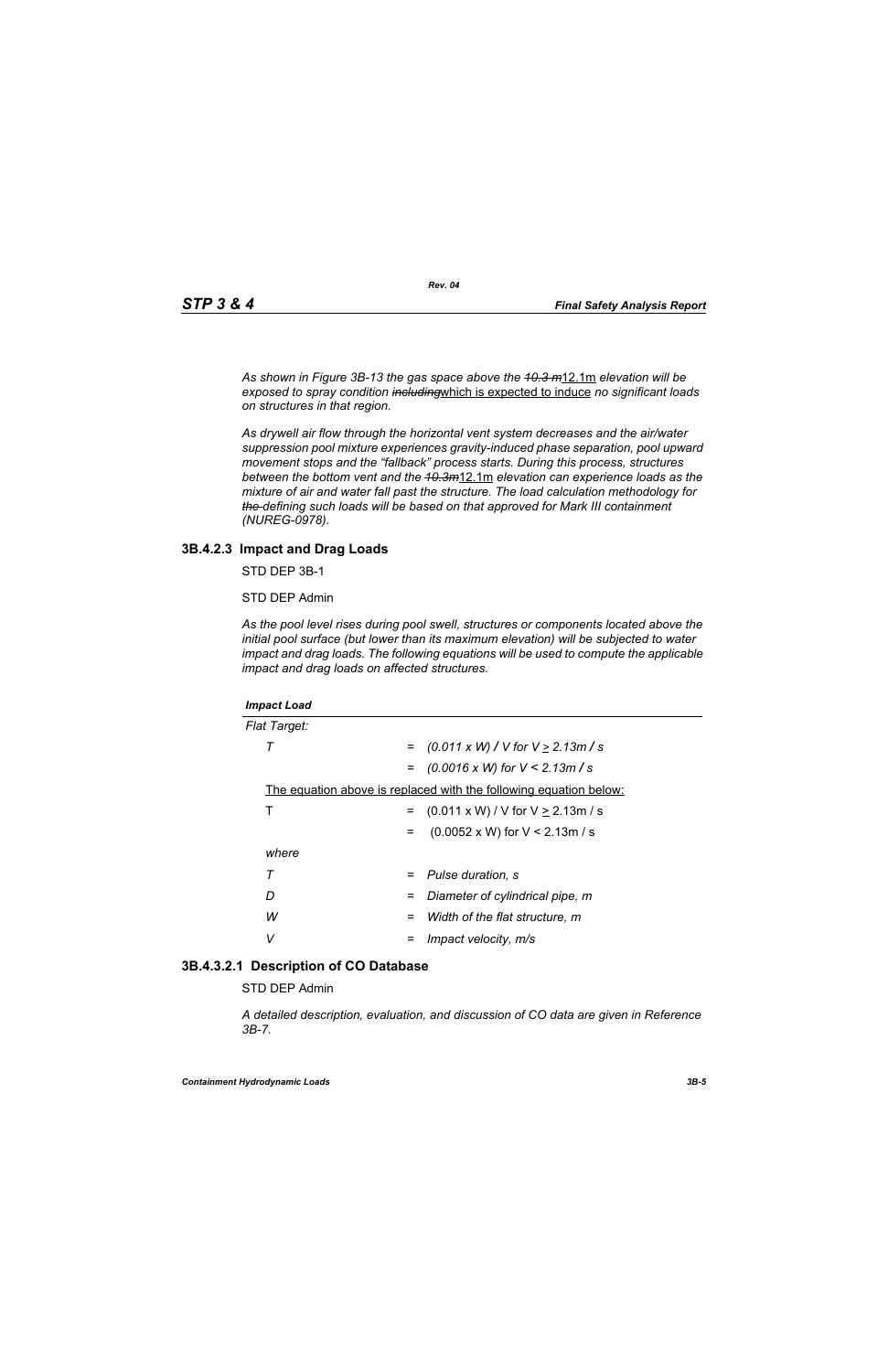*The test program consisted of a total of 13 simulated blowdowns in sub-scaled test facility representing a one-cell (360°* 36°*) sector of the ABWR horizontal vent design, which included a signal* single *vertical/horizontal vent module. The subscaled (SS) test facility was geometrically (all liner dimensions scaled by a factor of 2.5) similar to the prototypical ABWR design, and the single vertical/horizontal vent module included all three horizontal vents, as shown in Figure 3B-15. In these tests, full-scale thermodynamic conditions were employed. This approach is based on the belief that condensation phenomena at the vent exit are mainly governed by the thermodynamic properties of the liquid and vapor phases. In accordance with this scaling procedure, measured pressure amplitudes are equal to full-scale values at geometrically similar locations, whereas measured frequencies are 2.5 times higher than the corresponding full-scale frequencies.The technical basis for using this scaling approach was based on extensive review and evaluation of the available literature on CO scaling and scaled tests performed for Mark II and Mark III containments, as well as general consensus of technical experts in this field. The CO scaling studies, which have been performed independently by various technical experts, show that for tests in a geometrically scaled facility with full-scale thermodynamic conditions, the measured pressure amplitudes are the same as full-scale values at geometrically similar locations, and measured pressure frequencies are the scale factor times higher than the corresponding full-scale frequencies.*

# **3B.4.3.3.3.3 Loads on Horizontal Vent**

#### STD DEP Admin

*For structure evaluation of the horizontal vent pipe and pedestal, an upward load, based on the HVT test data, is conservatively defined as shown in Figure 3B-27* 3B-33*.*

*For building structure response analysis for the evaluation of RPV and its internals, the horizontal vent upward load is specified as shown in Figure 3B-28* 3B-34*. To bound symmetrical and asymmetrical loading conditions, the following two load cases will be considered and analyzed.*

#### **3B.4.4.1 Exhaust Steam Condensation Loading**

STD DEP T1 2.4-3

*The RCIC system is a safety system, consisting of a steam turbine, pump, piping, accessories, and necessary instrumentation. The steam turbine exhaust steam piping is ASME Code Class 2 piping, as noted in the RCIC P&ID in Tier 2 Figure 5.4-8.*

*To minimize exhaust steam line vibration and noise levels, the discharge end of the turbine exhaust line will be equipped with a condensing sparger. The sparger design configuration will be similar to that currently used successfully for the operating BWRs.* The turbine exhaust piping, including the RCIC sparger, are designed to retain piping pressure integrity and functional capability.

*The condensing sparger is expected to produce a very smooth steam condensation operation resulting in low pressure fluctuations in the poll* pool*, which would imply low*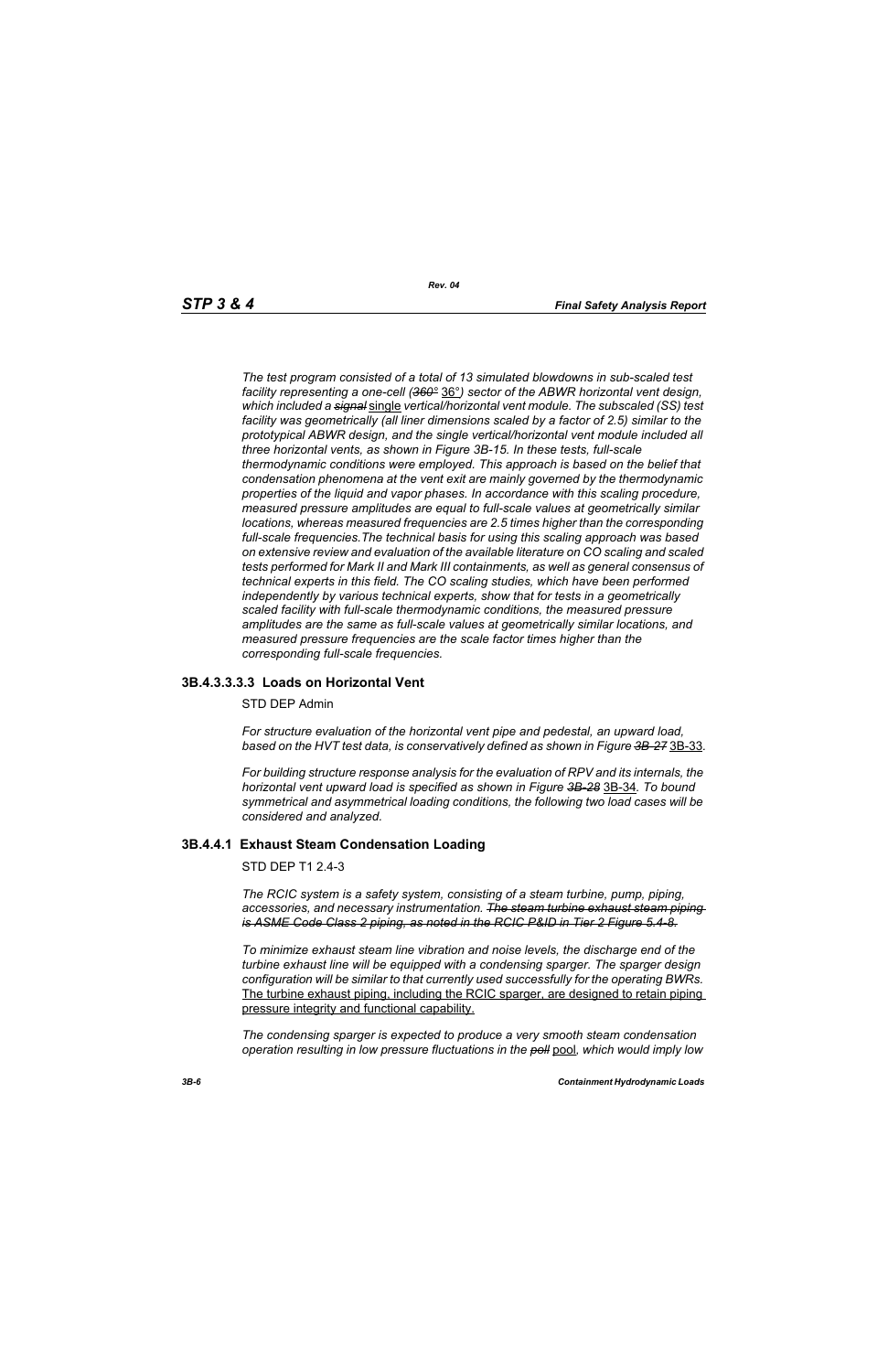*pressure on the pool boundary. During RCIC operation, steam mass flux in the neighborhood of 470.72 PaÞs are expected, which should assure smooth steam condensation process. During the extended RCIC operation, condensing exhaust steam will bring the poll* pool *to high temperature. At high poll* pool *temperatures, long plumes consisting of a random two-phase mixture of entrained water and steam bubbles are expected to exist. As reported in Reference 3B-16*, this plume would not shed large coherent bubbles. Large coherent bubbles are a concern because they may drift and collapse in a cooler region of the pool, *the condensation of the steam within such a mixture will not give rise to large bubbles that drift in to a cooler region of the pool and suddenly collapse which could transmit* potentially producing *significant loads to the pool boundary.*

#### **3B.5 Submerged Structure Loads**

STD DEP Admin

*During SRV actuations, the dynamic process of the steam blowdown is quite similar to LOCA steam blowdown but the induced load is mitigated by the X-quencher device attached at the end of each discharge device* line. *Two types of loads are important. One is due to the water jet formed at the confluence of the X-Quencher arm* arms *discharges and another is due to the four air bubbles formed between the arms of the X-Quencher. These air bubbles are smaller in size than the LOCA air bubbles, reside longer in the pool, and oscillate as they rise to the free surface of the pool.*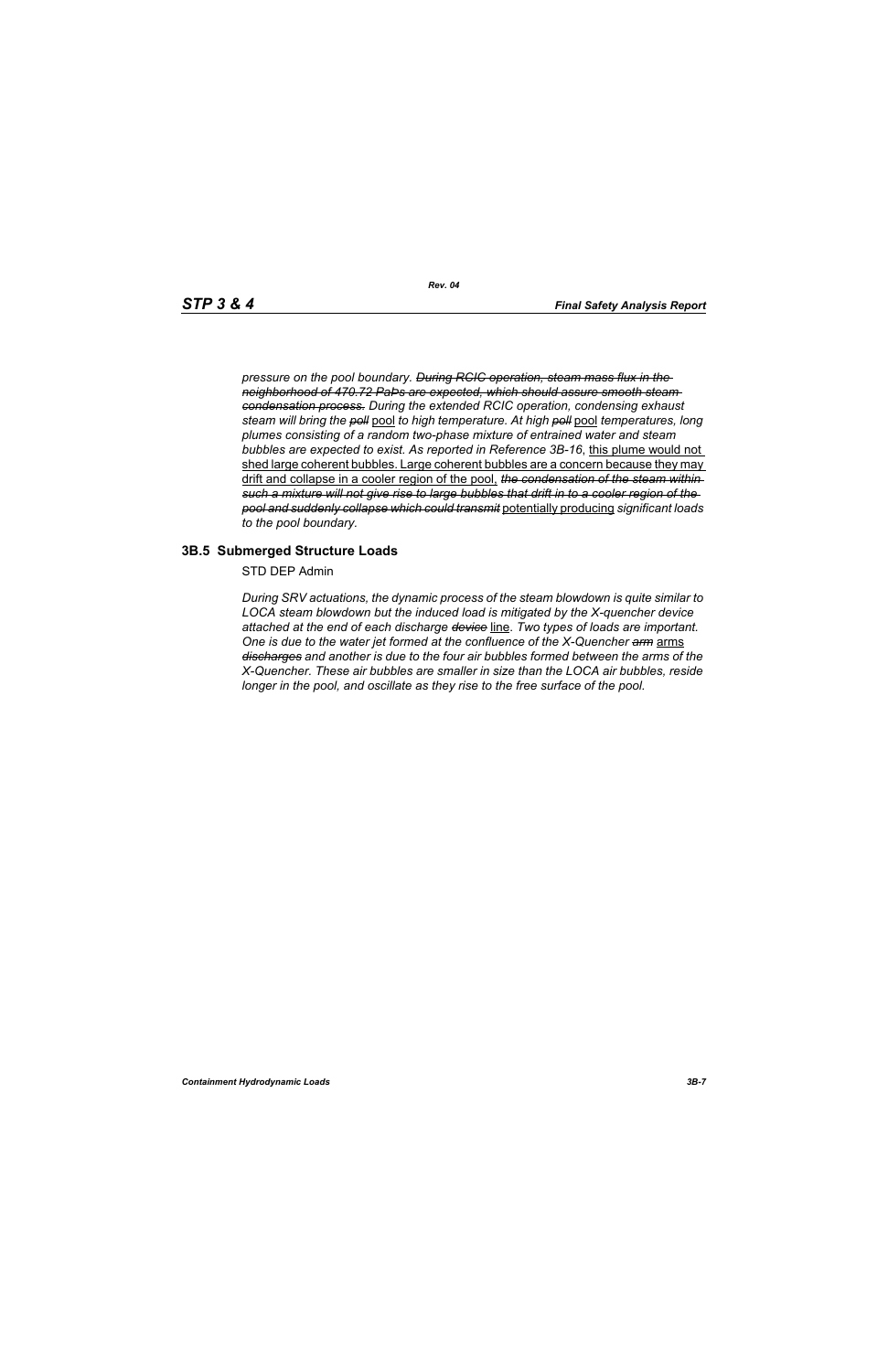#### **3B.7 References**

STD DEP Admin

STD DEP 3B-2

- 3B-13 *T. H. Chuang, L. C. Chow, and L. E. Lasher, "Analytical Model for Estimating Drag Forces on Rigid Submerged Structures Caused by LOCA and Safety Relief Valve Ramshead Air Discharges"*, Supplement for X-Quencher Air Discharge," *NEDO-21471, Supplement 1, June 1978.* October 1979.
- 3B-17 ABWR Pool Swell Calculation Methodology Using GOTHIC, UTLR-0005, Toshiba Corporation, September 2009.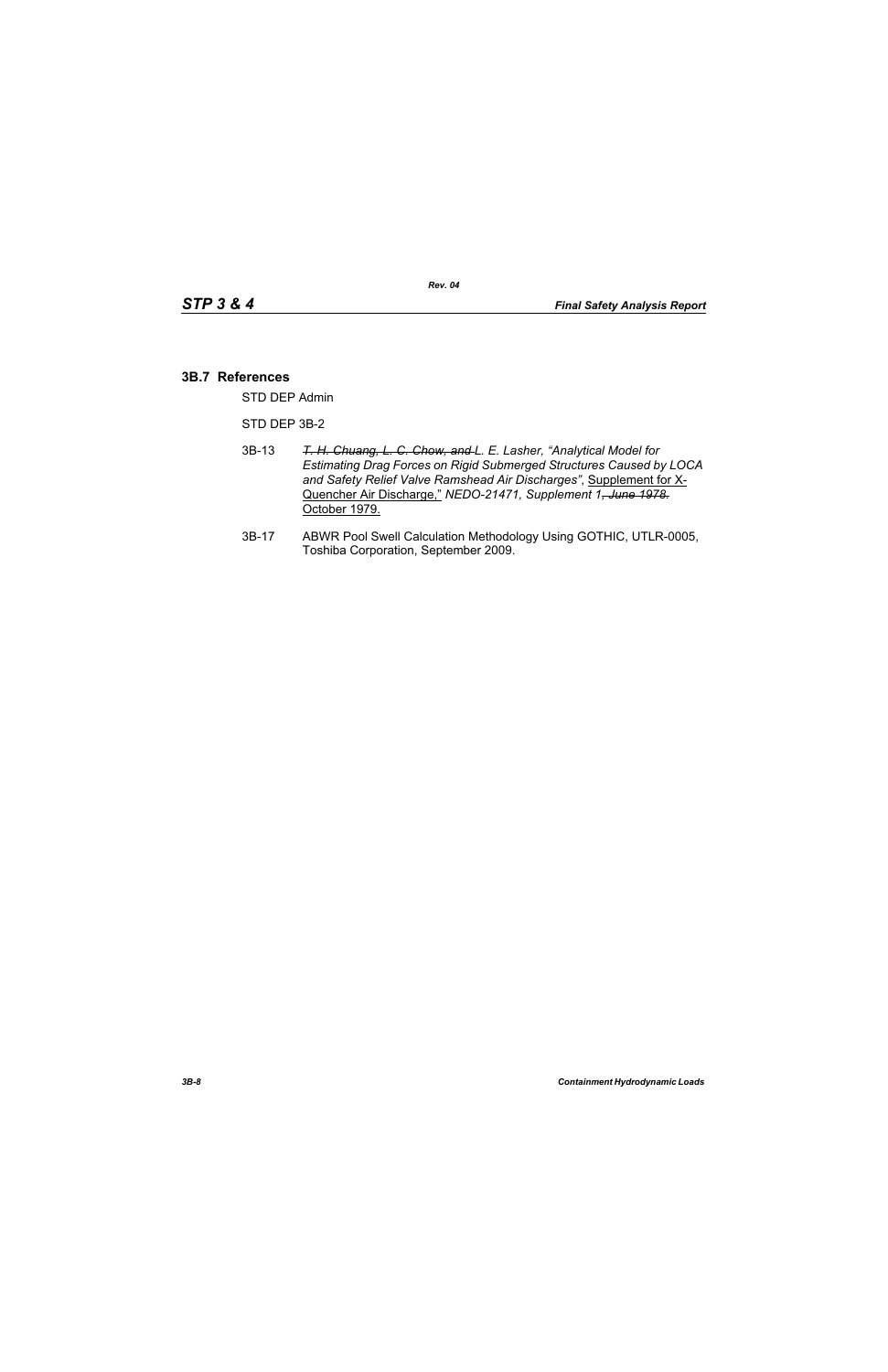| Description                           | Value                |  |
|---------------------------------------|----------------------|--|
| 1. Air bubble pressure (maximum)      | 133.37 kPaG 195 kPaG |  |
| 2. Pool swell velocity (maximum)      | $10.9$ m/s           |  |
| 3. Wetwell airspace pressur (maximum) | 107.87 kPaG 146 kPaG |  |
| 4. Pool swell height (maximum)        | 7m 8.8m              |  |

# **Table 3B-1 Pool Swell Calculated Values**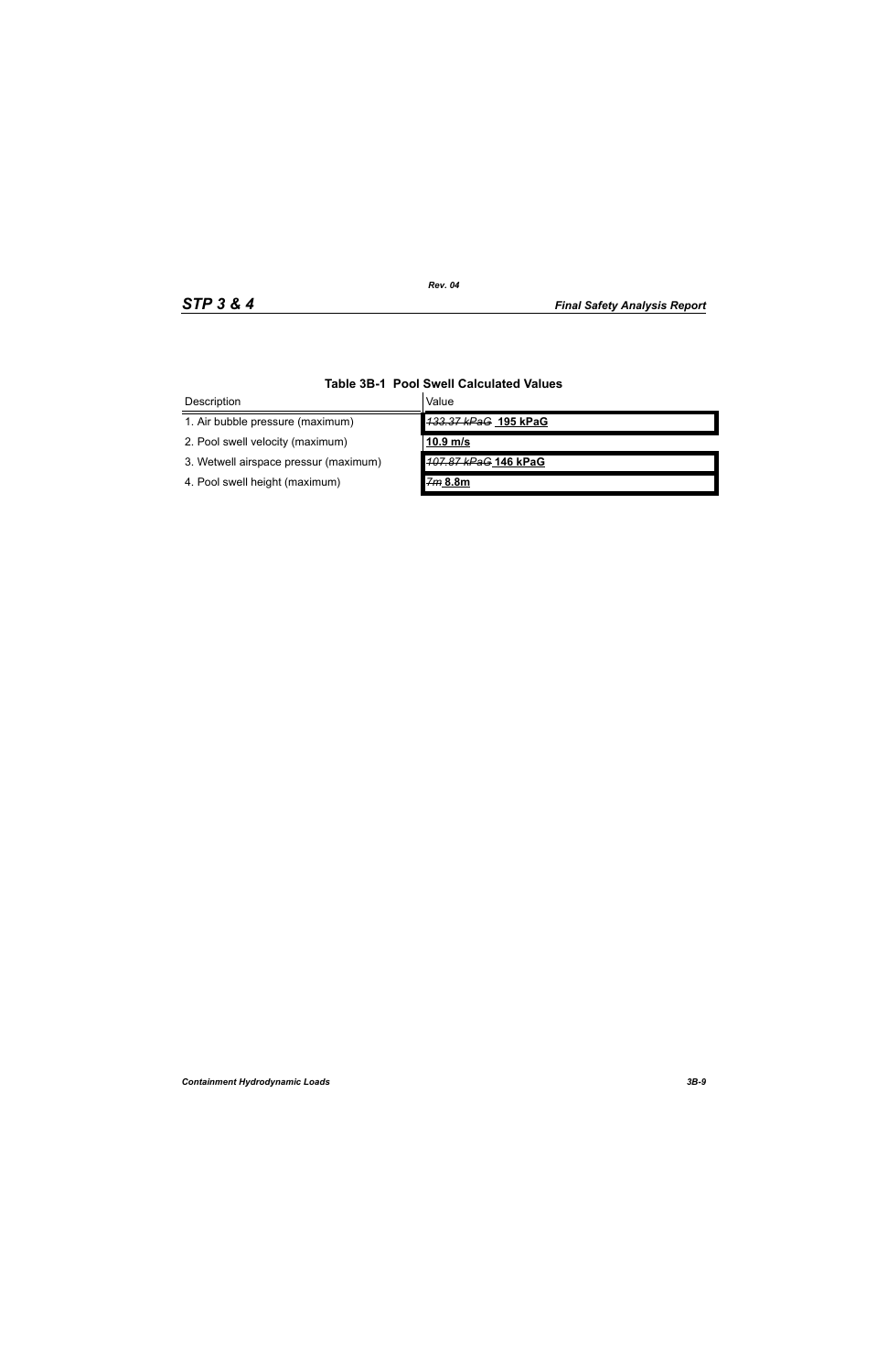*Figure 3B-11 Pool Boundary Pressure During Pool Swell, Normalized to Bubble Pressure*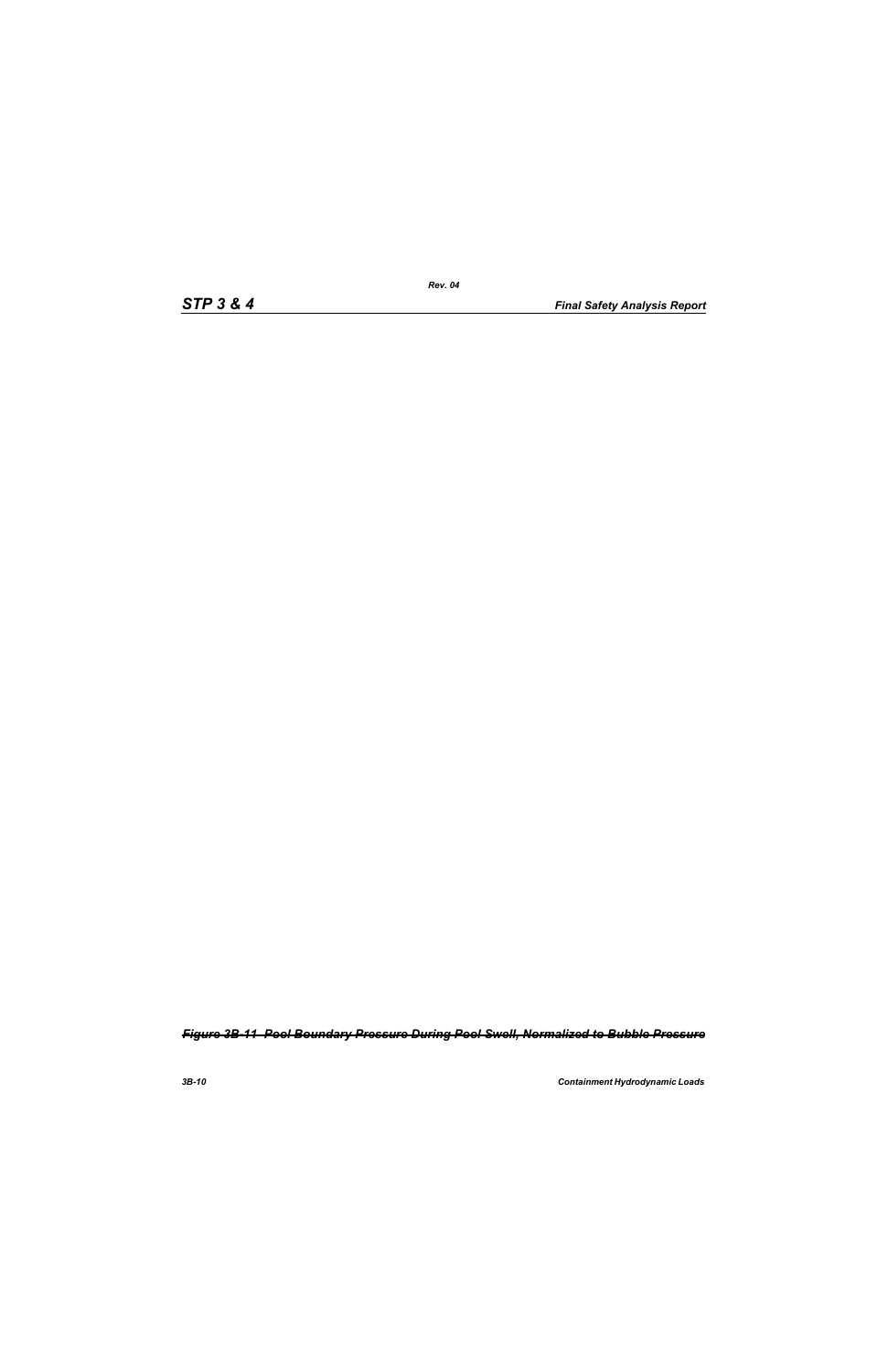

**Figure 3B-12 Time History of Air Bubble Pressure**

*Rev. 04*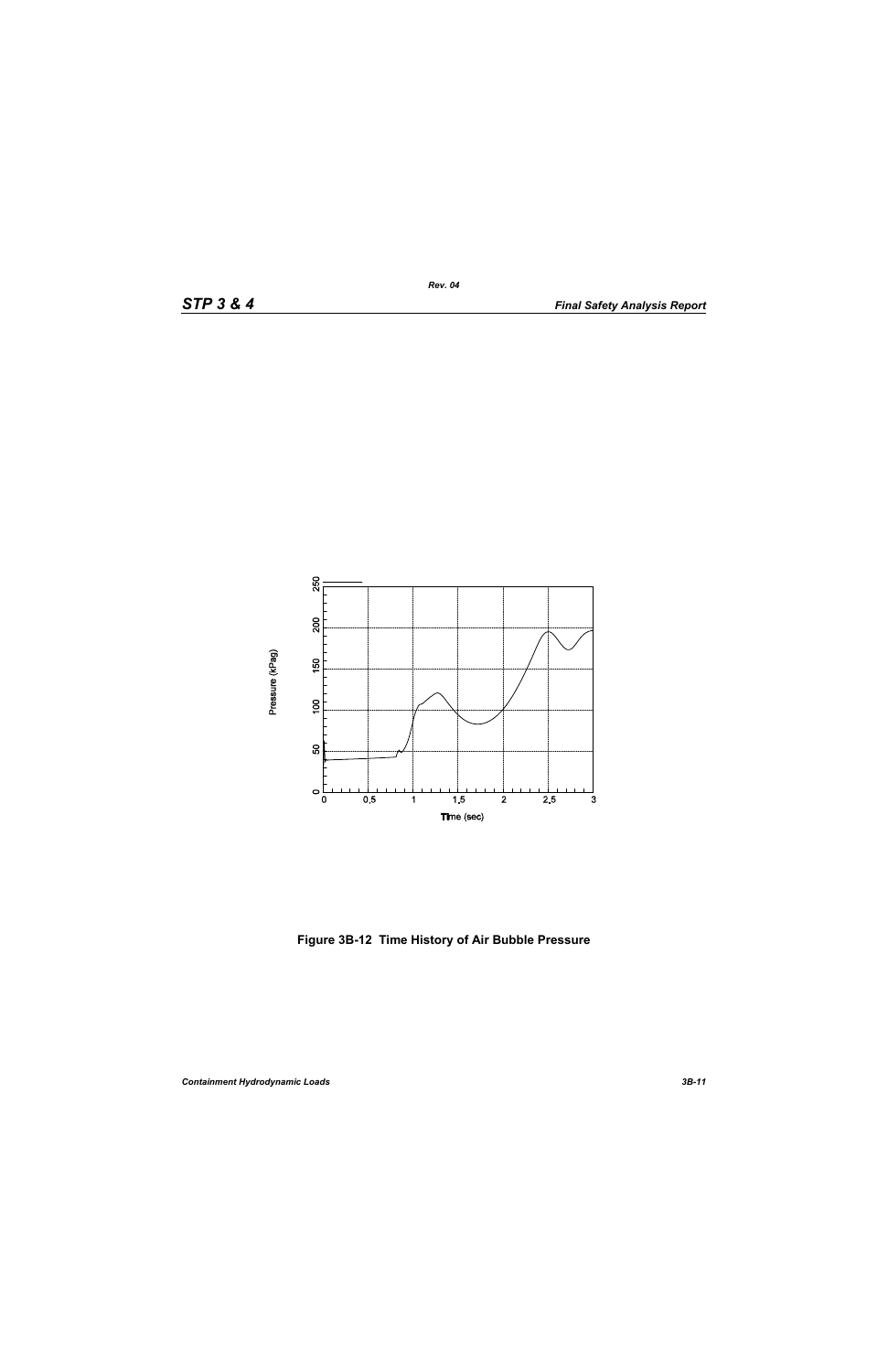

**Figure 3B-13 Schematic of the Pool Swell Phenonmenon**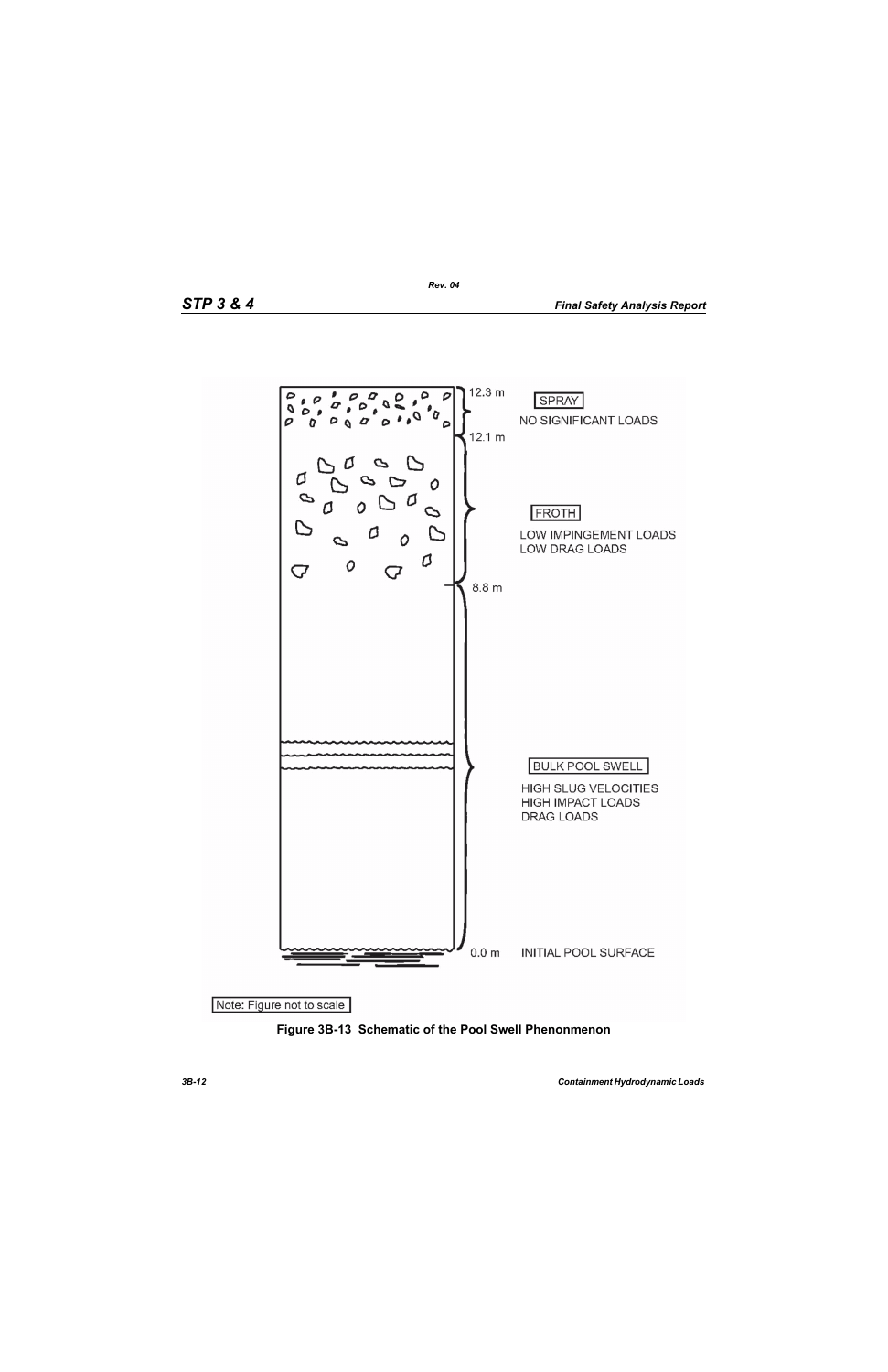

**Figure 3B-21 ABWR CO Source Load Methodology**